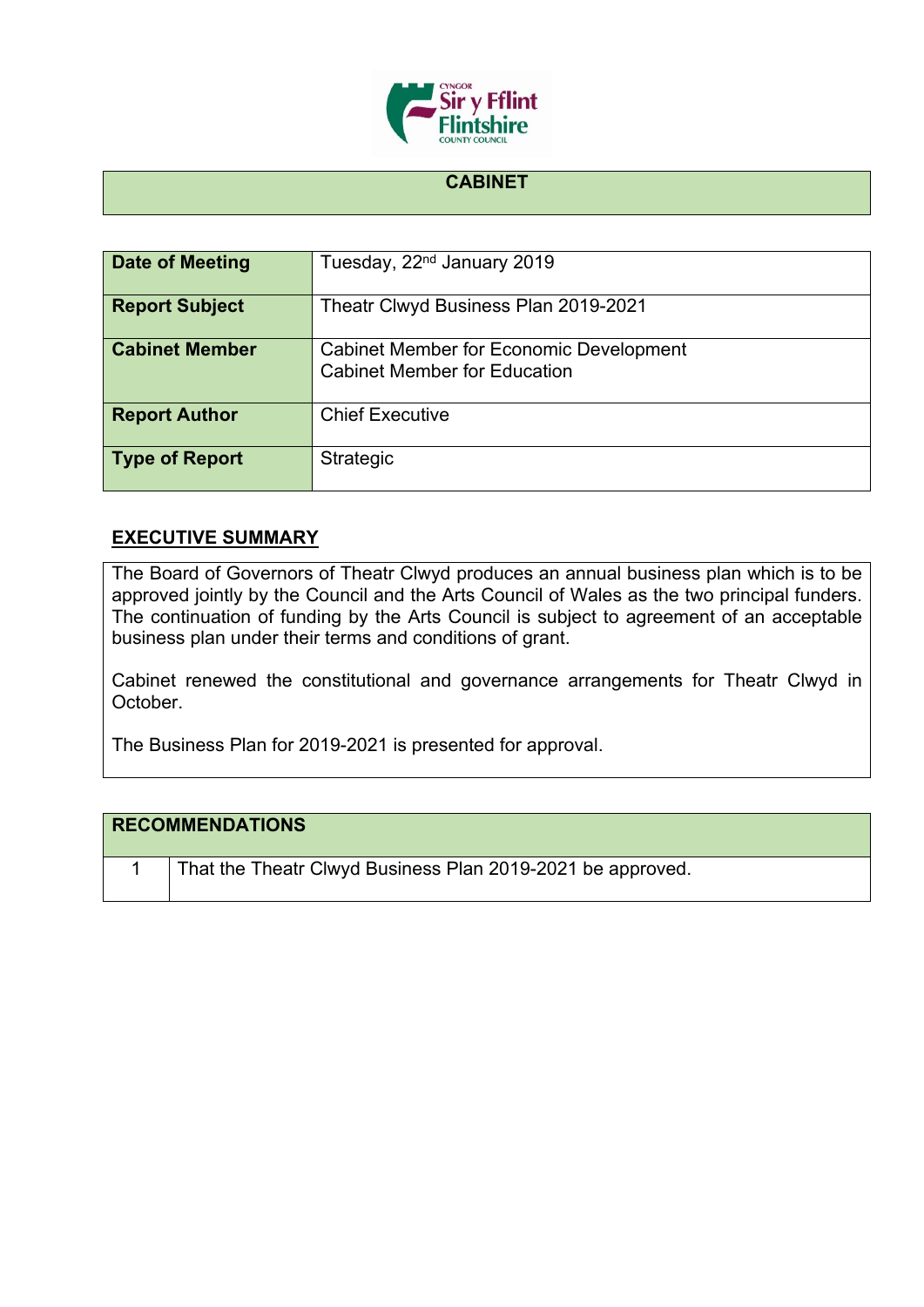## **REPORT DETAILS**

| 1.00 | <b>THEATR CLWYD BUSINESS PLAN 2019-2021</b>                                                                                                                                                                                                                                                                                                                                                                                                                                                                                          |
|------|--------------------------------------------------------------------------------------------------------------------------------------------------------------------------------------------------------------------------------------------------------------------------------------------------------------------------------------------------------------------------------------------------------------------------------------------------------------------------------------------------------------------------------------|
| 1.01 | The Board of Governors of Theatr Clywd produces an annual business plan which<br>is to be approved jointly by the Council and the Arts Council of Wales as the two<br>principal funders. The continuation of funding by the Arts Council is subject to<br>agreement of an acceptable business plan under their terms and conditions of the<br>grant. The Arts Council has been involved in the development of the Plan. The<br>Theatre is highly rated by the Arts Council, and continues to be one of its leading<br>funded bodies. |
| 1.02 | Cabinet renewed the constitutional and governance arrangements for Theatr Clwyd<br>in October. Under these arrangements the Business Plan is to be presented to<br>Cabinet for approval. Seven councillors are members of the Board, including one of<br>two responsible Cabinet Members. The Chief Executive is also a member of the<br>Board, and has lead responsibility for Theatre management.                                                                                                                                  |
| 1.03 | The Board of Governors has reviewed and endorsed the attached Business Plan<br>for approval. The Plan covers a three year period and sets out a renewed Mission<br>and Vision, the Theatre Making and Programming operational core, and the<br>Strategic Priorities for the Theatre. There are a series of appendices to the Plan<br>which are available on request.                                                                                                                                                                 |

| $\vert 2.00 \vert$ | <b>RESOURCE IMPLICATIONS</b>                                                                                                                                                                                                                                                                     |
|--------------------|--------------------------------------------------------------------------------------------------------------------------------------------------------------------------------------------------------------------------------------------------------------------------------------------------|
| 2.01               | The Business Plan does not require any change to the existing funding<br>arrangements with the Council for 2019/20. The draft budget for 2019/20 reflects<br>these arrangements noting the Council subsidy to the Theatre has been reduced<br>by over 40% over a four year period of transition. |

| 3.00 | <b>CONSULTATIONS REQUIRED / CARRIED OUT</b>                                                         |
|------|-----------------------------------------------------------------------------------------------------|
| 3.01 | Theatr Clwyd has engaged stakeholders and the workforce in the development of<br>the Business Plan. |

| 4.00 | <b>RISK MANAGEMENT</b>                                                                                                                                                         |
|------|--------------------------------------------------------------------------------------------------------------------------------------------------------------------------------|
| 4.01 | The Business Plan poses no new risks to the Council. Theatr Clwyd continues to<br>perform well in meeting its artistic and business objectives within its approved<br>budgets. |

| 5.00 | <b>APPENDICES</b>                                                                                      |
|------|--------------------------------------------------------------------------------------------------------|
| 5.01 | Theatr Clwyd Business Plan 2019-2021<br>(the appendices to the Business Plan are available on request) |